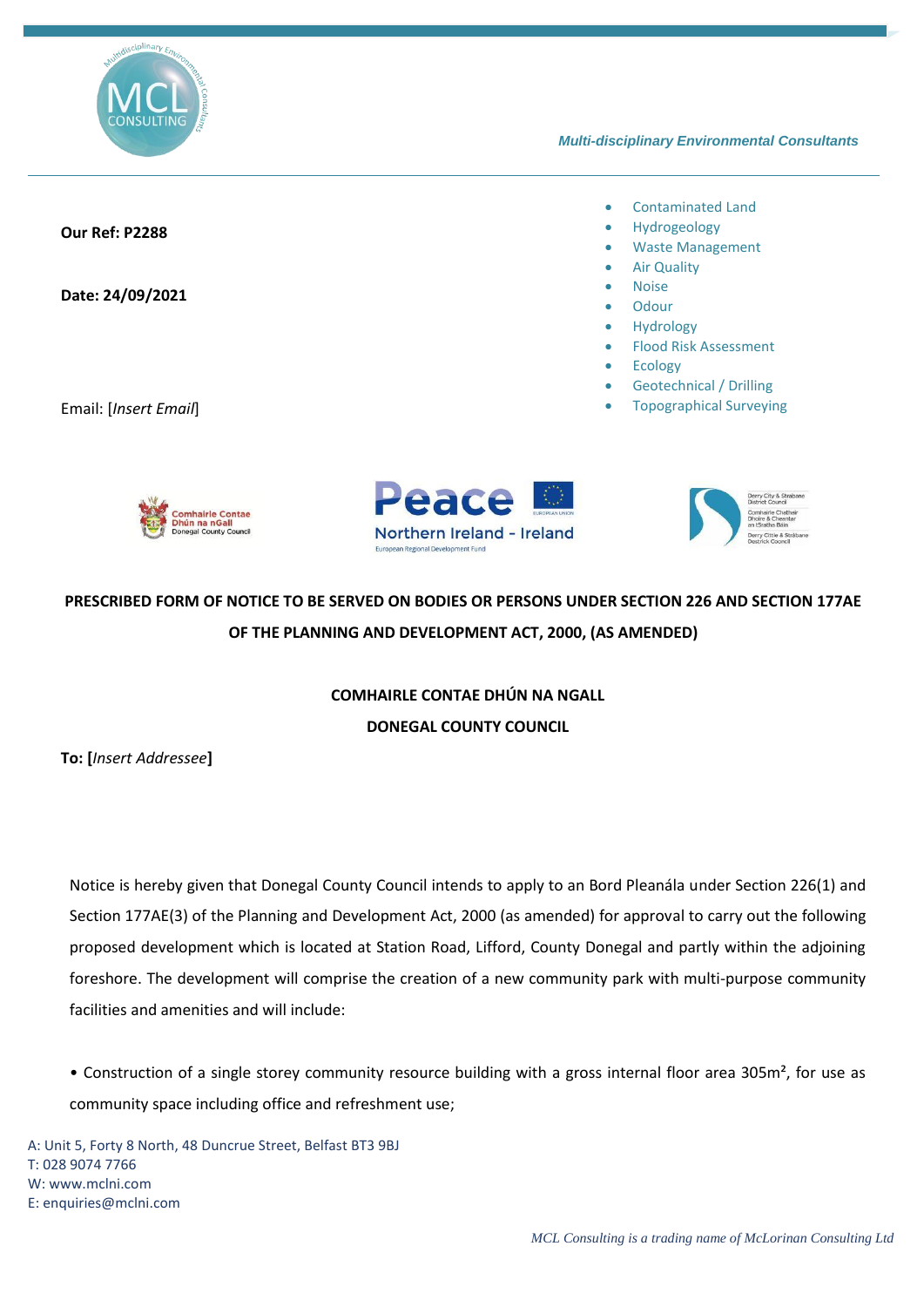• Construction of a 300m² maintenance compound, surround by 2.25m high ibex fencing and access gates, to include installation of an approximate 4.0m high by 6.0m wide by 9.0m long prefabricated maintenance shed vehicle storage, washdown area and material storage;

• Provision of a multi-functional outdoor space and external stage area to accommodate a variety of outdoor events;

- Creation of play areas, a river walk and river access;
- Construction of walkways and cycleways;
- Associated landscaping inclusive of the wetlands of the River Foyle;
- Amenity lighting;
- Provision of car parking with 74 spaces and provisions for cycle parking;
- Site Security including estate style fencing, 2.4m high security fencing and lockable vehicle and pedestrian gates
- Construction of a one way traffic access road 4.5m in width and a 2 way traffic access road 6m in width, with a combined length of 265m to be provided internally within the park;
- Demolition of the existing spectator stand and the construction of a new spectator stand to accommodate 123 spectators;
- Relocation of existing hare coursing track and the construction of greyhound training runs;
- Provision of an informal parking area to accommodate 8 cars;
- Provision of a new 10kV ESB Substation and diversion underground of existing MV (10kv/20kv) ESB overhead cables traversing the site;
- Provision of ground mounted electrical kiosk;
- Provision of a new wastewater pumping station for onward transfer of foul wastewater to the local network;
- Reconfiguration of existing cinema drainage soakaway;
- Works on the foreshore including construction of a cast in-situ concrete slipway, 5m wide, with adjoining steps of natural stone paving and the provision of a reinforced grass path to a new timber fishing pod; and,
- all ancillary development, accommodation works and site services; on a site extending to 14.9 hectares.

A Natura Impact Statement and Environmental Impact Assessment Report has been prepared as part of the application for approval in respect of the proposed development. The Natura Impact Statement and Environmental Impact Assessment Report take into account the environmental impacts of a proposed pedestrian and cycle bridge 115m in length between Lifford and Strabane, which forms part of the new community park but for which separate approval is being sought from An Bord Pleanála pursuant to section 51(2) of the Roads Act, 1993. As the proposed development is likely to have significant effects on the environment in a transboundary state i.e. Northern Ireland, notice of the proposed development will be given to the relevant authorities in Northern Ireland.





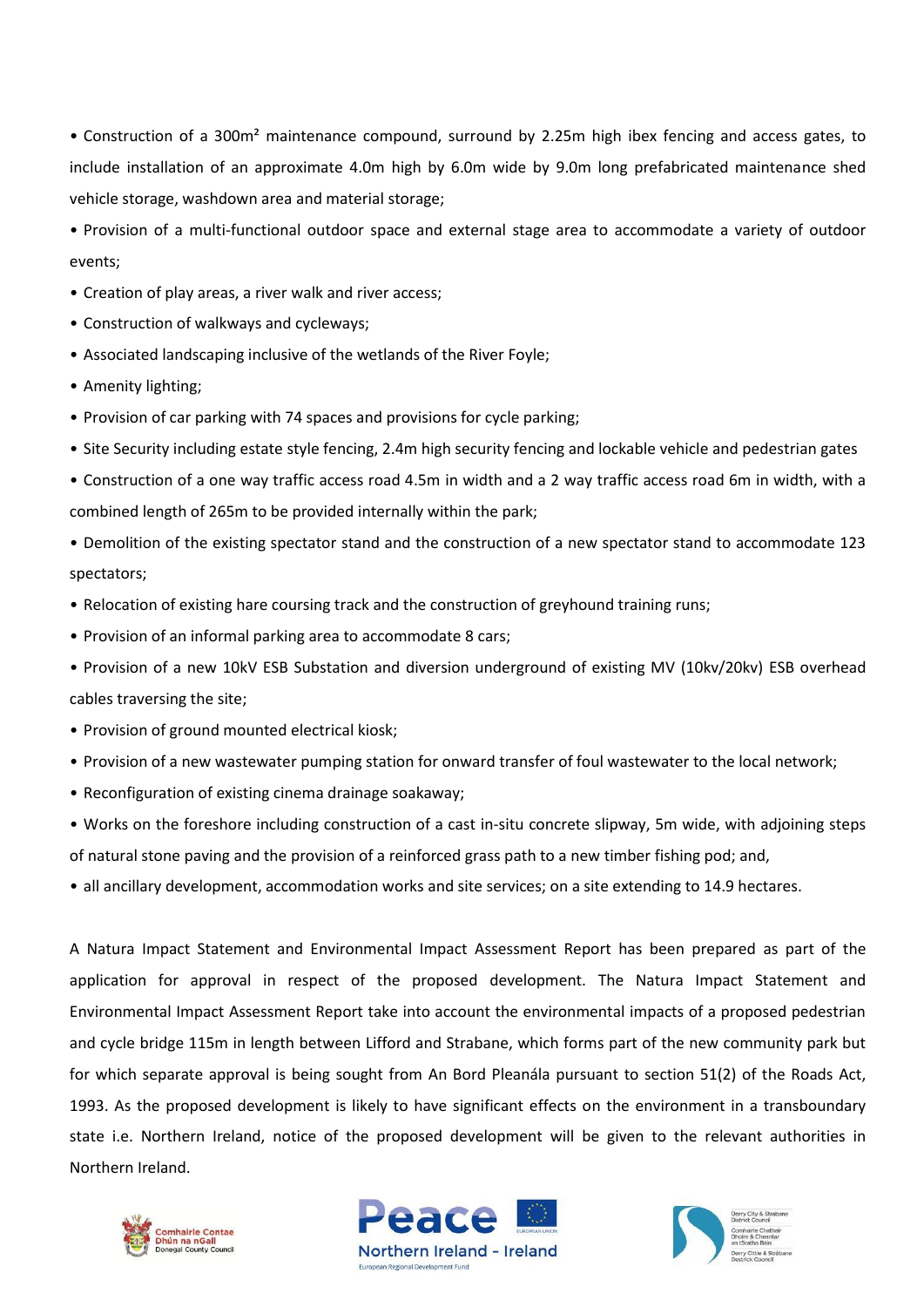Hard copies available on request at the contact details below.

The planning application may also be viewed on the following website: [riverine-planning.com](http://www.riverine-planning.com/)

Submissions may be made in writing to An Bord Pleanála at 64 Marlborough St, Rotunda, Dublin 1, D01 V902 in relation to:

- the likely effects on the environment of the proposed development;
- the implications of the proposed development for proper planning and sustainable development in the area in which it is proposed to situate the proposed development; and
- the likely significant effects of the proposed development on a European site, if carried out,

between 30th September 2021 and 18th November 2021.

The Board may, in relation to an application for approval under Section 226 and/or under section 177AE of the Planning and Development Act, 2000, as amended, by order, approve the proposed development with or without modifications or it may refuse such development.

Further Information may be obtained from MCL:

David McLorinan MCL Consulting Unit 5, Forty Eight North 48 Duncrue Street Belfast BT3 9BJ Telephone: 028 9074 7766 Email: david@mclni.com

24th September 2021

Ams

David McLorinan